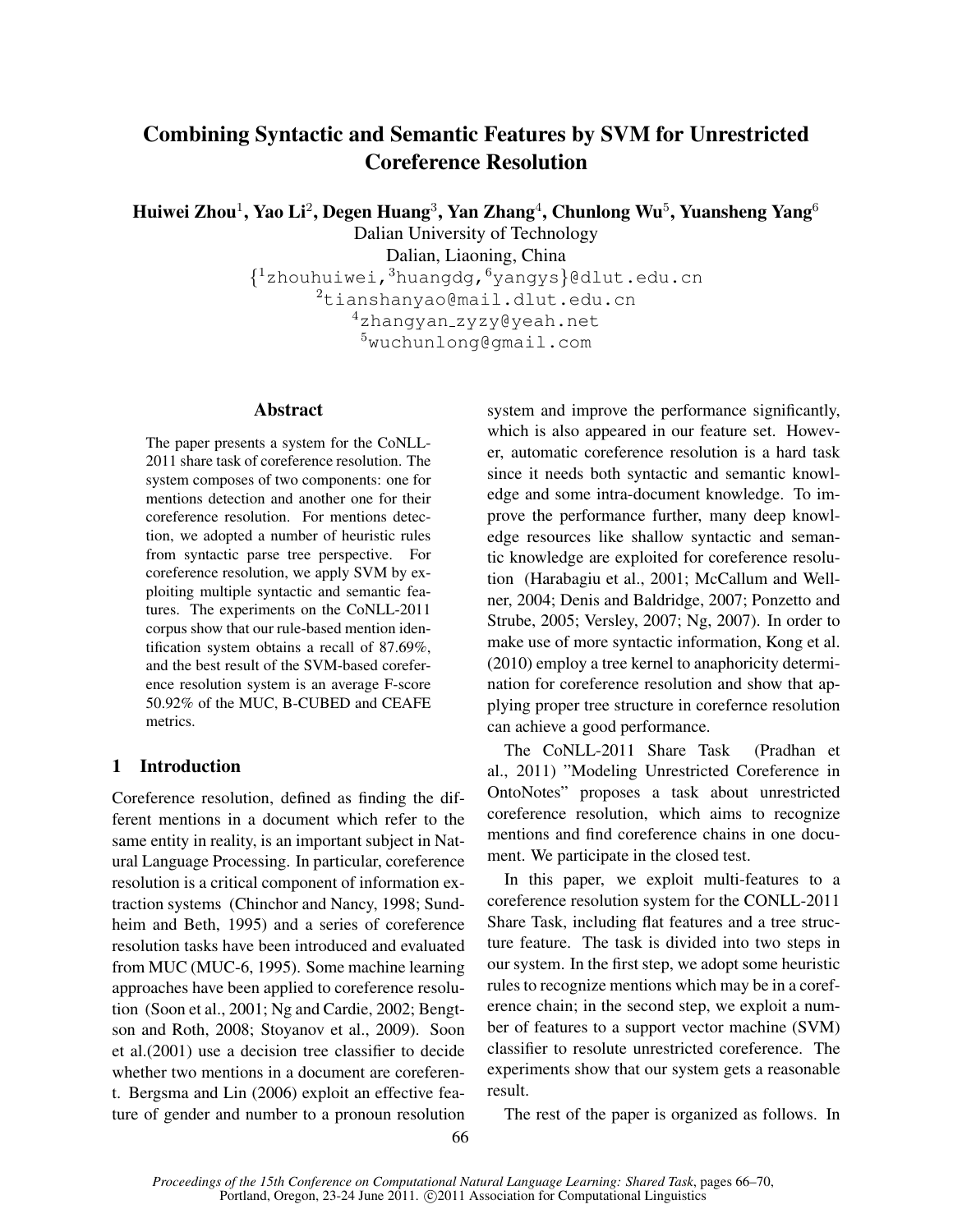Section 2, we describe in detail how our system does the work of coreference resolution, including how we recognize mentions and how we mark the coreference chains. The experimental results are discussed in Section 3. Finally in Section 4, we give some conclusion.

### 2 The Coreference Resolution System

The task of coreference resolution is divided into two steps in our system: mentions detection and coreference resolution. In the first step, we use some heuristic rules to extract mentions which may refer to an entity. In the second step, we make up mention-pairs with the mentions extracted in the first step, and then classify the mention-pairs into two groups with an SVM model: Coreferent or NotCoreferent. Finally we get several coreference chains in a document according to the result of classification. Each coreference chain stands for one entity.

#### 2.1 Rule-based Identification of Mentions

The first step for coreference resolution is to identify mentions from a sequence of words. We have tried the machine-learning method detecting the boundary of a mention. But the recall cannot reach a high level, which will lead to bad performance of coreference resolution. So we replace it with a rule-based method. After a comprehensive study, we find that mentions are always relating to pronouns, named entities, definite noun phrases or demonstrative noun phrases. So we adopt the following 5 heuristic rules to extract predicted mentions:

- 1. If a word is a pronoun, then it is a mention.
- 2. If a word is a possessive pronoun or a possessive, then the smallest noun phrase containing this word is a mention.
- 3. If a word string is a named entity, then it is a mention.
- 4. If a word string is a named entity, then the smallest noun phrase containing it is a mention.
- 5. If a word is a determiner (a, an, the, this, these, that, etc.), then all the noun phrase beginning with this word is a mention.

# 2.2 Coreference Resolution with Multi-Features

The second step is to mark the coreference chain using the model trained by an SVM classifier. We extract the marked mentions from the training data and take mention-pairs in one document as instances to train the SVM classifier like Soon et al.(2001) . The mentions with the same coreference id form the positive instances while those between the nearest positive mention-pair form the negative instance with the second mention of the mention-pair.

The following features are commonly used in NLP processes, which are also used in our system:

- i-NamedEntity/j-NamedEntity: the named entity the mention i/j belongs to
- i-SemanticRole/j-SemanticRole: the semantic role the mention i/j belongs to which
- i-POSChain/j-POSChain: the POS chain of the mention i/j
- i-Verb/j-Verb: the verb of the mention i/j
- i-VerbFramesetID/j-VerbFramesetID: the verb frameset ID of the mention i/j, which works together with i/j-Verb

All the 5 kinds of features above belong to a single mention. For mention-pairs, there are another 4 kinds of features as below:

- StringMatch: after cutting the articles, 1 if the two mentions can match completely, 2 if one is a substring of the other, 3 if they partly match, 4 else.
- IsAlias: after cutting the articles, 1 if one mention is the name alias or the abbreviation of the other one, 0 else
- Distance: it is the number of sentences between two mentions, 0 if the two mentions are from one sentenci-Verb/j-Verb: the verb of the mention i/j
- SpeakerAgreement: 1 if both the speakers of the two mentions are unknown, 2 if both the two mentions come from the same speaker, 3 if the mentions comes from different speakers.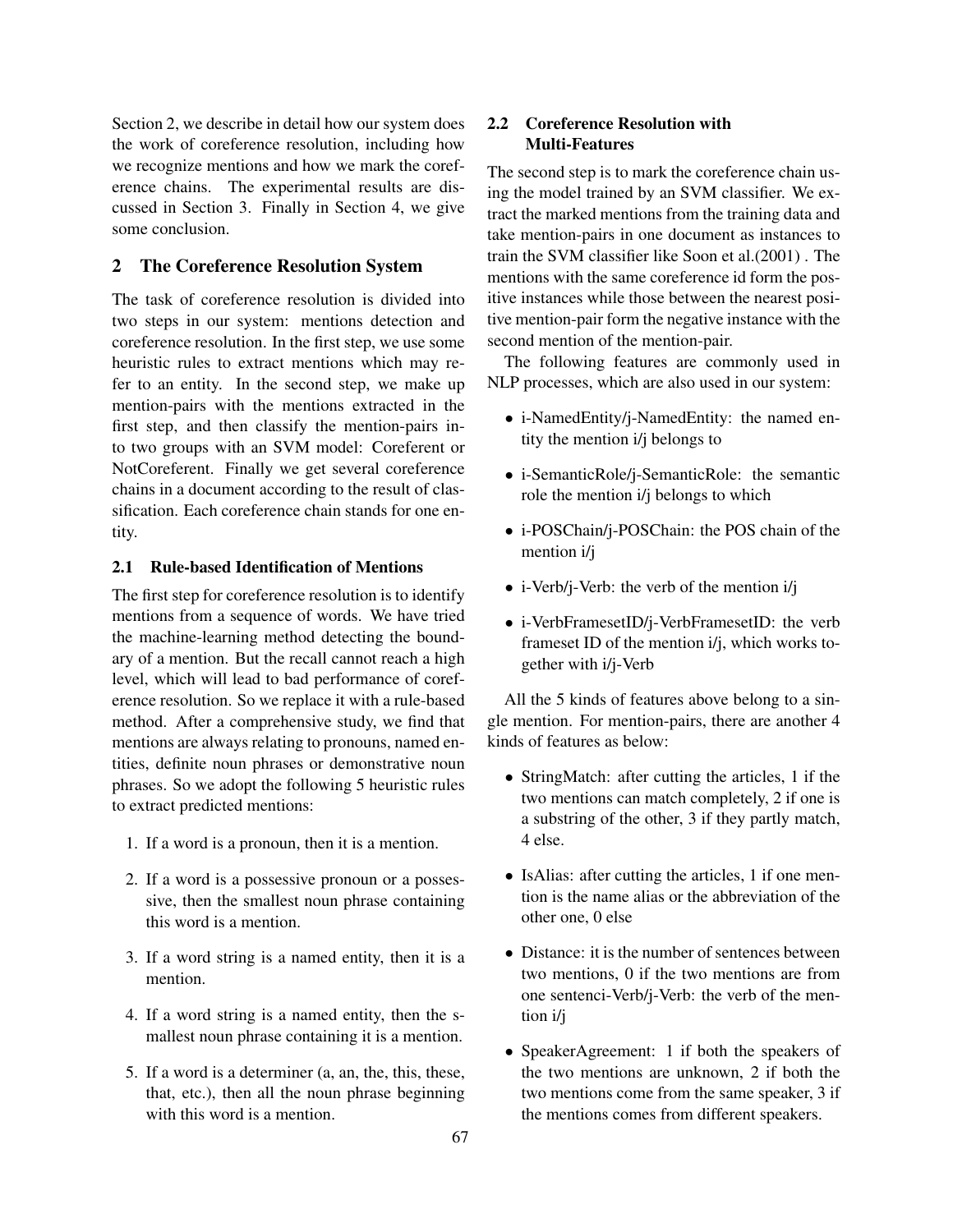All of the 14 simple and effective features above are applied in the baseline system, which use the same method with our system. But coreference resolution needs more features to make full use of the intra-documental knowledge, so we employ the following 3 kinds of features to our system to catch more information about the context.

- i-GenderNumber/j-GenderNumber (GN): 7 values: masculine, feminine, neutral, plural, ?rst-person singular, ?rst-person plural, second-person.
- SemanticRelation (SR): the semantic relation in WordNet between the head words of the two mentions: synonym, hyponym, no relation, unknown.
- MinimumTree (MT): a parse tree represents the syntactic structure of a sentence, but coreference resolution needs the overall context in a document. So we add a super root to the forest of all the parse trees in one document, and then we get a super parse tree. The minimum tree (MT) of a mention-pair in a super parse tree is the minimum sub-tree from the common parent mention to the two mentions, just like the method uesd by Zhou(2009). And the similarity of two trees is calculated using a convolution tree kernel (Collins and Duffy, 2001), which counts the number of common sub-trees.

We try all the features in our system, and get some interesting results which is given in Experiments and Results Section.

#### 3 Experiments and Results

Our experiments are all carried out on CONLL-2011 share task data set (Pradhan et al., 2007).

The result of mention identification in the first step is evaluated through mention recall. And the performance of coreference resolution in the second step is measured using the average F1-measures of MUC, B-CUBED and CEAFE metrics (Recasens et al., 2010). All the evaluations are implemented using the scorer downloaded from the CONLL-2011 share task website  $<sup>1</sup>$ .</sup>

#### 3.1 Rule-based Identification of Mentions

The mention recall of our system in the mention identification step reaches 87.69%, which can result in a good performance of the coreference resolution step. We also do comparative experiments to investigate the effect of our rule-based mention identification. The result is shown in Table 1. The CRF-based method in Table 1 is to train a conditional random field (CRF) model with 6 basic features, including Word, Pos, Word ID, Syntactic parse label, Named entity, Semantic role.

| Method     | Recall | Precision | F-score |
|------------|--------|-----------|---------|
| Rule-based | 87.69  | 32.16     | 47.06   |
| CRF-based  | 59.66  | 50.06     | 54.44   |

Table 1: comparative experiments of CRF-based and rule-based methods of mention identification(%)

Table 1 only shows one kind of basic machinelearning methods performs not so well as our rulebased method in recall measure in mention identification, but the F1-measure of the CRF-based method is higher than that of the rule-based method. In our system, the mention identification step should provide as many anaphoricities as possible to the coreference resolution step to avoid losing coreferent mentions, which means that the higher the recall of mention identification is, the better the system performs.

# 3.2 Coreference Resolution with Multi-Features

In the second step of our system, SVM-LIGHT-TK1.2 implementation is employed to coreference resolution. We apply the polynomial kernel for the flat features and the convolution tree kernel for the minimum tree feature to the SVM classifier, in which the parameter d of the polynomial kernel is set to 3 (polynomial  $(a * b + c)^d$ ) and the combining parameter r is set to 0.2 ( $K = tree - forest$  $kernel * r + vector - kernel$ ). All the other parameters are set to the default value. All the experiments are done on the broadcast conversations part of CoNLL-2011 corpus as the calculating time of SVM-LIGHT-TK1.2 is so long.

Experimental result using the baseline method with the GenderNumber feature added is shown in

<sup>1</sup> http://conll.bbn.com/index.php/software.html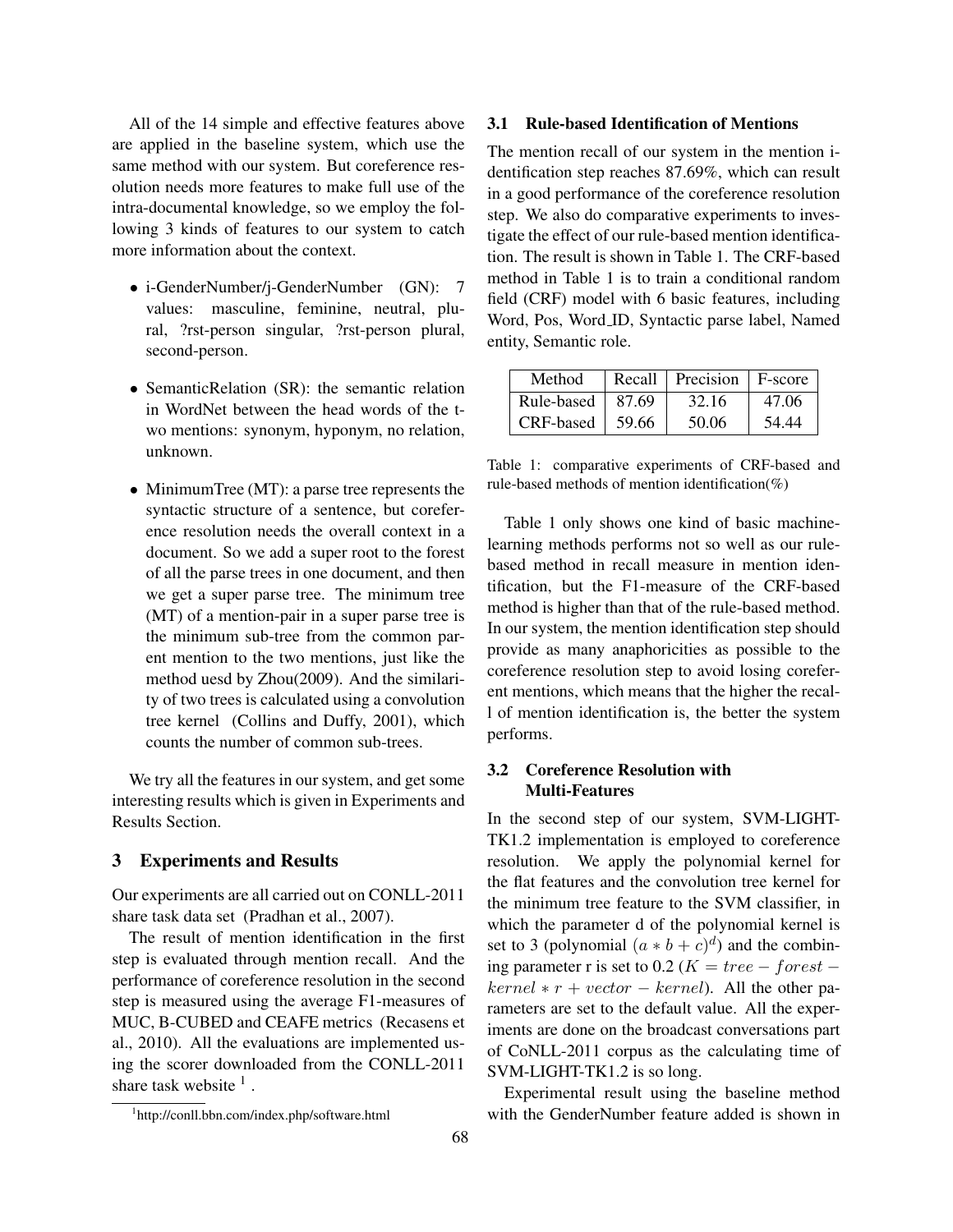| $d=?$   MUC   | $B^3$ | CEAFE   AVE |       |
|---------------|-------|-------------|-------|
| $47.49$ 61.14 |       | 36.15       | 48.26 |
| 51.37         | 62.82 | 38.26       | 50.82 |

Table 2: parameter d in polynomial kernel in coreference resolution using the baseline method with the GN feature( $%$ )

Talbe 2. The result shows that the parameter d in polynomial kernel plays an important role in our coreference resolution system. The score when d is 3 is 2.56% higher than when d is 2, but the running time becomes longer, too.

| $r=?$ | <b>MUC</b> | $R^3$ | <b>CEAFE</b> | <b>AVE</b> |
|-------|------------|-------|--------------|------------|
|       | 31.41      | 45.08 | 22.72        | 33.07      |
| 0.25  | 34.15      | 46.87 | 23.63        | 34.88      |
| 0     | 51.37      | 62.82 | 38.26        | 50.82      |

Table 3: combining parameter r ( $K = tree - forest$  $kernel * r + vector - kernel$ ) in coreference resolution using the baseline with the GN and MT features(%)

In Table 3, we can find that the lower the combining parameter r is, the better the system performs, which indicates that the MT feature plays a negative role in our system. There are 2 possible reasons for that: the MT structure is not proper for our coreference resolution system, or the simple method of adding a super root to the parse forest of a document is not effective.

| Method    | <b>MUC</b> | $R^3$ | <b>CEAFE</b> | <b>AVE</b> |
|-----------|------------|-------|--------------|------------|
| baseline  | 42.19      | 58.12 | 33.6         | 44.64      |
| $+GN$     | 51.37      | 62.82 | 38.26        | 50.82      |
| $+GN+SR$  | 49.61      | 64.18 | 38.13        | 50.64      |
| $+GN$     | 50.97      | 62.53 | 37.96        | 50.49      |
| +SEMCLASS |            |       |              |            |

Table 4: effect of GN and SR features in coreference resolution using no MT feature (%)

Table 4 shows the effect of GenderNumber feature and SemanticRelation feature, and the last item is the method using the SemanticClassAgreement-Feature (SEMCLASS) used by (Soon et al., 2001) instead of the SR feature of our system. The GN feature significantly improves the performance of our system by 6.18% of the average score, which may

be greater if we break up the gender and number feature into two features. As the time limits, we haven't separated them until the deadline of the paper. The effect of the SR feature is not as good as we think. The score is lower than the method without SR feature, but is higher than the method using SEMCLASS feature. The decreasing caused by S-R feature may be due to that the searching depth in WordNet is limited to one to shorten running time.

To investigate the performance of the second step, we do an experiment for the SVM-based coreference resolution using just all the anaphoricities as the mention collection input. The result is shown in Table 5. As the mention collection includes no incorrect anaphoricity, any mistake in coreference resolution step has double effect, which may lead to a relatively lower result than we expect.

|  |        | EAFE | AV. |
|--|--------|------|-----|
|  | י אר י |      |     |

Table 5: using just all the anaphoricities as the mention collection input in coreference resolution step  $(\%)$ 

In the three additional features, only the GN feature significantly improves the performance of the coreference resolution system, the result we finally submitted is to use the baseline method with GN feature added. The official result is shown in Table 6. The average score achieves 50.92%.

| MUC   | $B^3$ | <b>CEAFE</b> | AVE.  |
|-------|-------|--------------|-------|
| 48.96 | 64.07 | 39.74        | 50.92 |

Table 6: official result in CoNLL-2011 Share Task using baseline method with GN feature added (%)

### **Conclusion**

This paper proposes a system using multi-features for the CONLL-2011 share task. Some syntactic and semantic information is used in our SVM-based system. The best result (also the official result) achieves an average score of 50.92%. As the MT and S-R features play negative roles in the system, future work will focus on finding a proper tree structure for the intra-documental coreference resolution and combining the parse forest of a document into a tree to make good use of the convolution tree kernel.